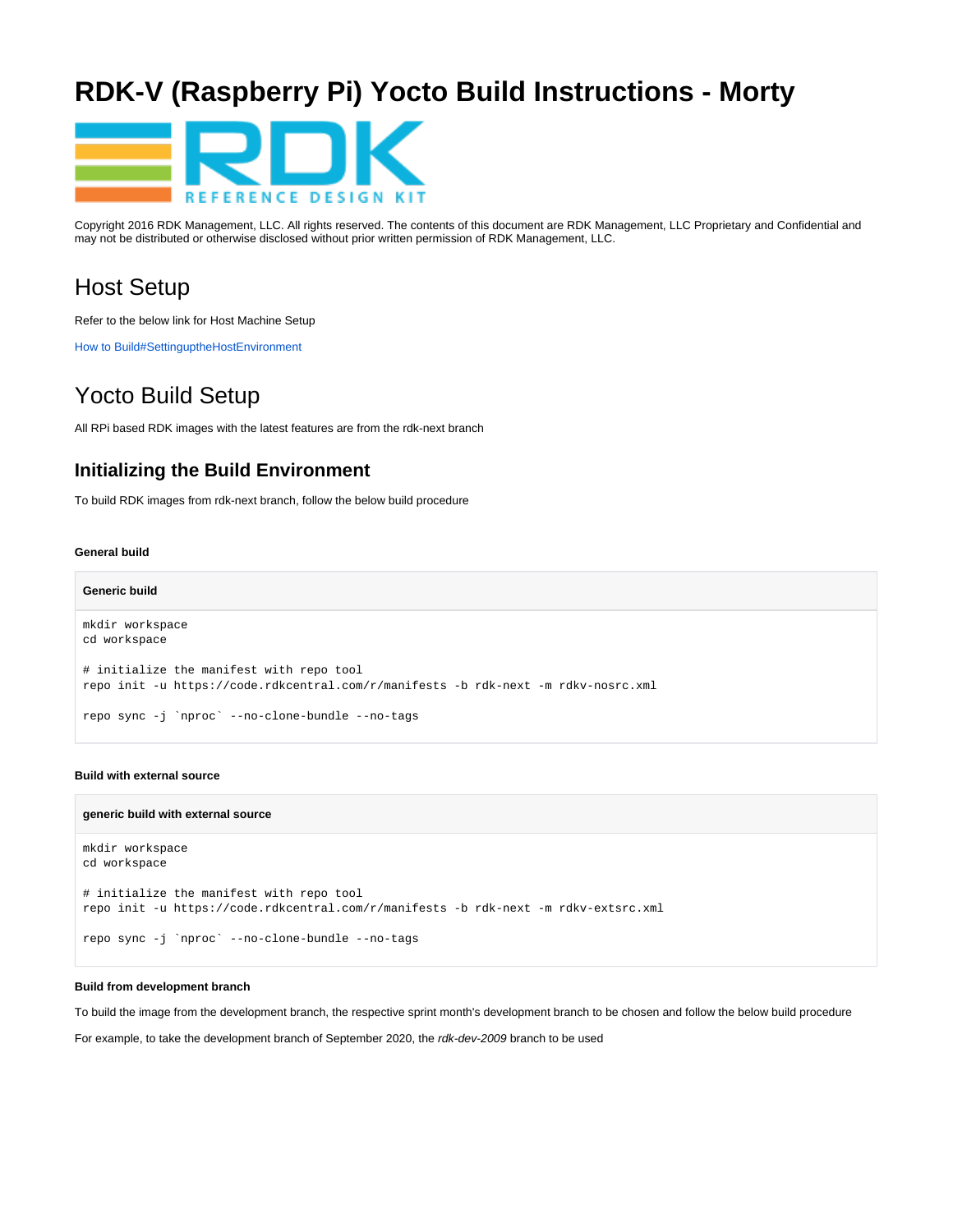```
Generic build from development branch
```

```
mkdir workspace
cd workspace
# initialize the manifest with repo tool
repo init -u https://code.rdkcentral.com/r/manifests -b rdk-dev-2009 -m rdkv-nosrc.xml
repo sync -j `nproc` --no-clone-bundle --no-tags
```
#### **apply bug fixes**

### Image build

Link to check possible RDK images on RPi - [https://code.rdkcentral.com/r/plugins/gitiles/components/generic/rdk-oe/meta-cmf-raspberrypi/+/refs/heads/rdk](https://code.rdkcentral.com/r/plugins/gitiles/components/generic/rdk-oe/meta-cmf-raspberrypi/+/refs/heads/rdk-next/recipes-core/images/)[next/recipes-core/images/](https://code.rdkcentral.com/r/plugins/gitiles/components/generic/rdk-oe/meta-cmf-raspberrypi/+/refs/heads/rdk-next/recipes-core/images/)

#### **Media Client**

#### **Generic Image**

#### **generic image**

MACHINE=raspberrypi-rdk-mc source meta-cmf-raspberrypi/setup-environment

# both rdk-generic-mediaclient-image and rdk-generic-mediaclient-wpe-image are same now bitbake rdk-generic-mediaclient-image

#### **Generic Image with TDK**

#### **TDK image**

MACHINE=raspberrypi-rdk-mc source meta-cmf-raspberrypi/setup-environment

bitbake rdk-generic-mediaclient-wpe-tdk-image

#### **Media Gateway (Hybrid)**

#### **Generic Image**

#### **generic image**

MACHINE=raspberrypi-rdk-hybrid source meta-cmf-raspberrypi/setup-environment

#both rdk-generic-hybrid-image and rdk-generic-hybrid-wpe-image are same now bitbake rdk-generic-hybrid-image

**Generic Image with TDK**